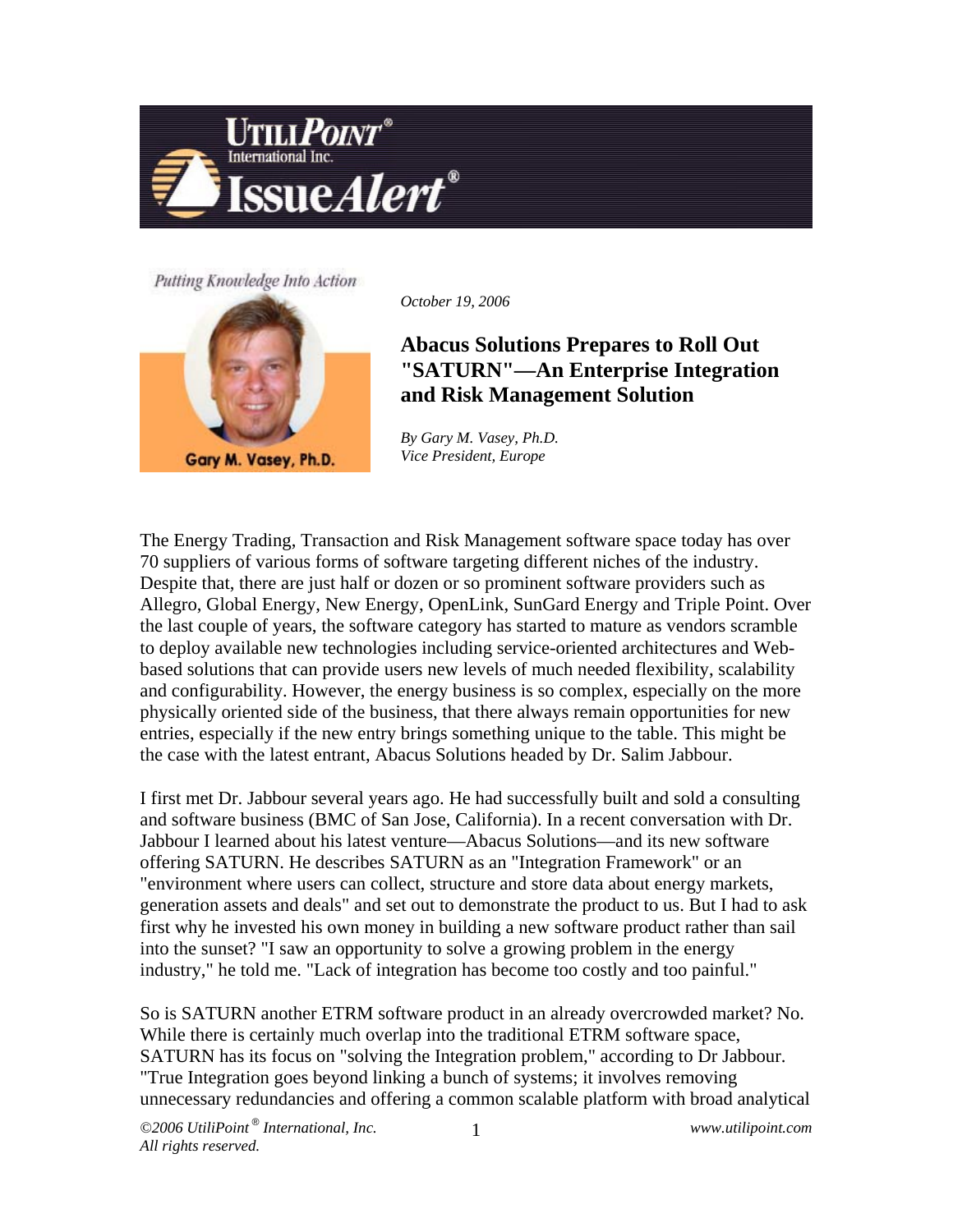functionality," he adds. The focus on the physical side of the business puts SATURN in the "Asset ETRM" software space (an expression I coined last year in **Issue***Alert* article to point out that for asset-heavy entities, many ETRM systems lacked certain functions such as asset optimization, bid to bill functionality, real-time trading and market modeling). The software was designed to analyze production, capabilities, requirements, revenues, costs, profits and risks for a portfolio of assets and contracts and to facilitate decision making, transaction management, data analysis, and compliance with regulatory requirements. That is a broad and comprehensive challenge.

Past UtiliPoint analysis suggests that a key challenge facing the energy industry is a legacy environment of multiple and poorly integrated software solutions. The number of systems in use by power marketing respondents to a 2004 UtiliPoint survey ranged from three to 13 separate applications. When systems used to support trading and risk management activities for additional energy commodities are also included, that range increased from three to 16 total applications.



Number of Applications in Use to Support Trading & Risk Management Activities

The volatility in the industry characterized by fundamental structural and regulation change has resulted in a series of dislocation events that have impacted both the industry and its software providers considerably. The IT function of energy companies is faced with addressing the heterogeneous legacy infrastructure while anticipating and responding to strategic and industry change. That is a considerable challenge. Part of the success of installing a software solution in today's power trading world is based on whether it can eliminate or reduce reliance on spreadsheets.

According to Dr. Jabbour SATURN is differentiated by "three fundamental features: an unparalleled focus on a set of core needs for energy companies with a balanced breadth/depth combination, a completely modern architecture that leverages recent advances in software and hardware technologies, and a breakthrough in ease of system deployment and use." As a newly developed piece of software, Abacus has been able to take full advantage of modern technologies including 64 bit architecture, grid computing, clustering, and multi-core/multi-CPU; the system is built around J2EE on an Oracle database and the Linux operating system, yet it is designed to be platform independent.

Source: UtiliPoint<sup>®</sup> International, Inc.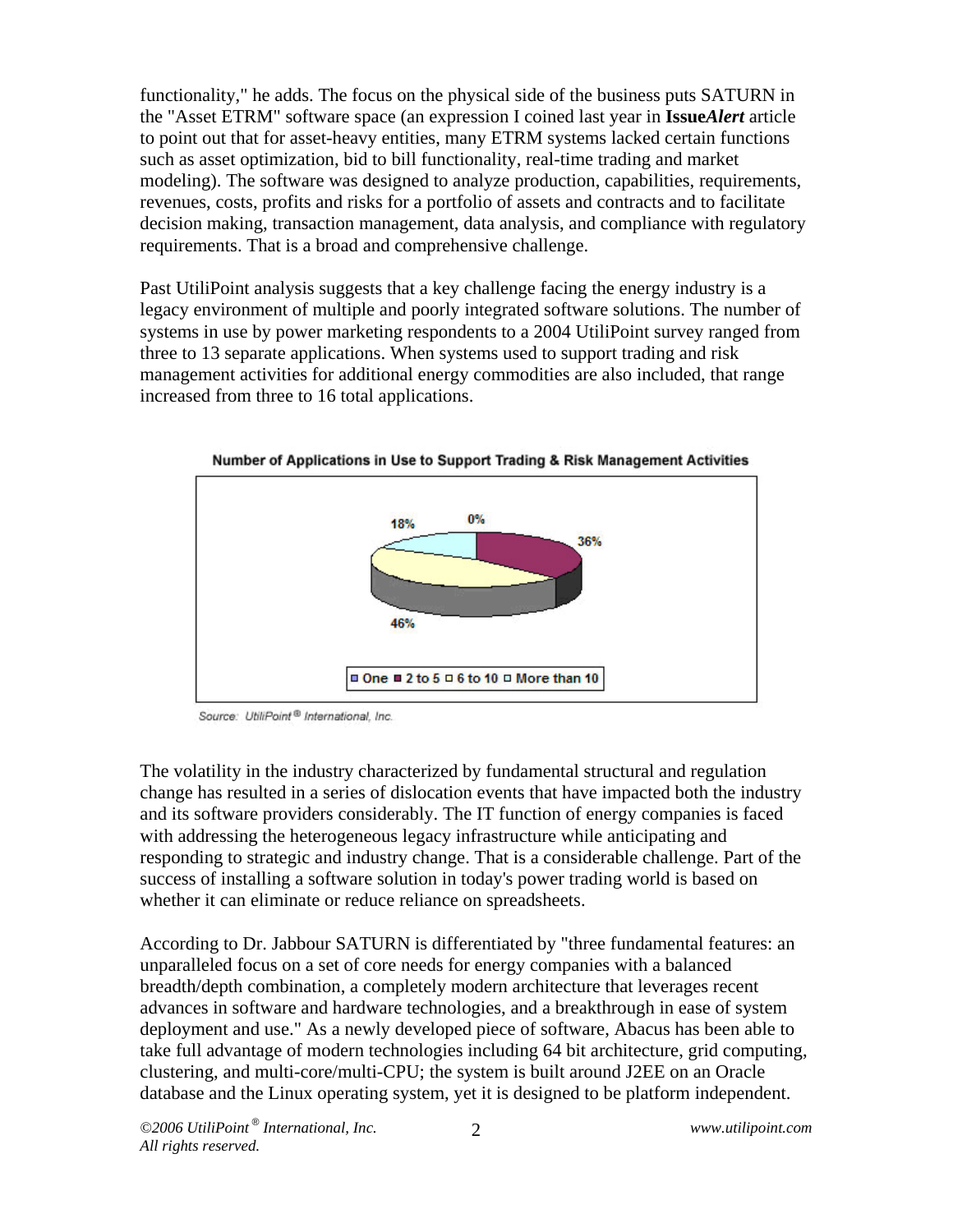SATURN is a web-enabled system that uses the latest web technologies; users can deploy it on their internal network behind their own firewall or they can license it as an ASP system from Abacus Solutions.

SATURN certainly seems to be very flexible and easily configurable. All current needs such as security of access, audit trailing, the need to deploy software across the entire Enterprise and business process automation are built in and in some respects go further than many systems I have seen. For example, security features include limits on the number of login attempts and notification to system administrators of failed login attempts. Setting up the system is straightforward and the user can personalize almost any feature in the system. In these features, SATURN shares, and perhaps exceeds, the capabilities of many of the systems on the market but its broad and deep functionality makes SATURN somewhat unique. This includes:

- **Generation Modeling:** The system includes detailed asset modeling (heat rates, O&M costs, startup costs, emissions, outages, consumables, ramp rates, min runtime, min downtime, special operations, inventory, ...), detailed fuel modeling (heat, sulfur, carbon, and ash Contents), optimized unit commitment and economic dispatch including limits and constrained optimization (on/off cycles, on hours, emissions, fuel Use), and storage and renewable asset modeling.
- **Markets Modeling:** The software covers power (energy, capacity, ancillary services, RECs), fuels (including coal, oil, gas, and nuclear), emission allowances (including NOx, SOx, Carbon, and Mercury), weather, interest rates, FX, and others including a detailed multivariate correlation structure for forward and spot markets. SATURN supports different types of stochastic simulators including GBM, autoregressive, mean reversion, jump diffusion, and hybrid models.
- **Trade Capture and Contracts Modeling:** Another area where SATURN seems to have the depth required for physical and financial players is in the contracts and valuation side of the software where power, fuels, weather, storage, loads, transportation, transmission are all included along with FX, Insurance, options, and other deal types. Users can choose between quick closed form valuation solutions and computationally intensive full simulations based on their needs and preferences.
- **Risk Management:** In terms of analysis and risk management, the system integrates the 3 fundamental sources of risk (market, credit, and operations) and features a wide variety of analytics, models, reports (VaR, PaR, EaR, CFaR), scenario analysis, and stress testing.
- **Financial Analysis:** SATURN includes financial analysis and reporting capabilities (balance sheet, income statement, financial ratios, and others) and supports back office needs.
- **Data Mining:** Historical market and generation data can be easily collected and stored for data mining and analysis. For example, markets simulation parameters can be readily derived from recent data and market quotes; generation outage rates can be easily calculated from actual operating records.
- **Integration:** SATURN's breadth and depth are carefully balanced to facilitate integration and elimination of redundancies. Dr Jabbour expects each SATURN deployment to "replace 2-3 major software systems and many EXCEL spreadsheets."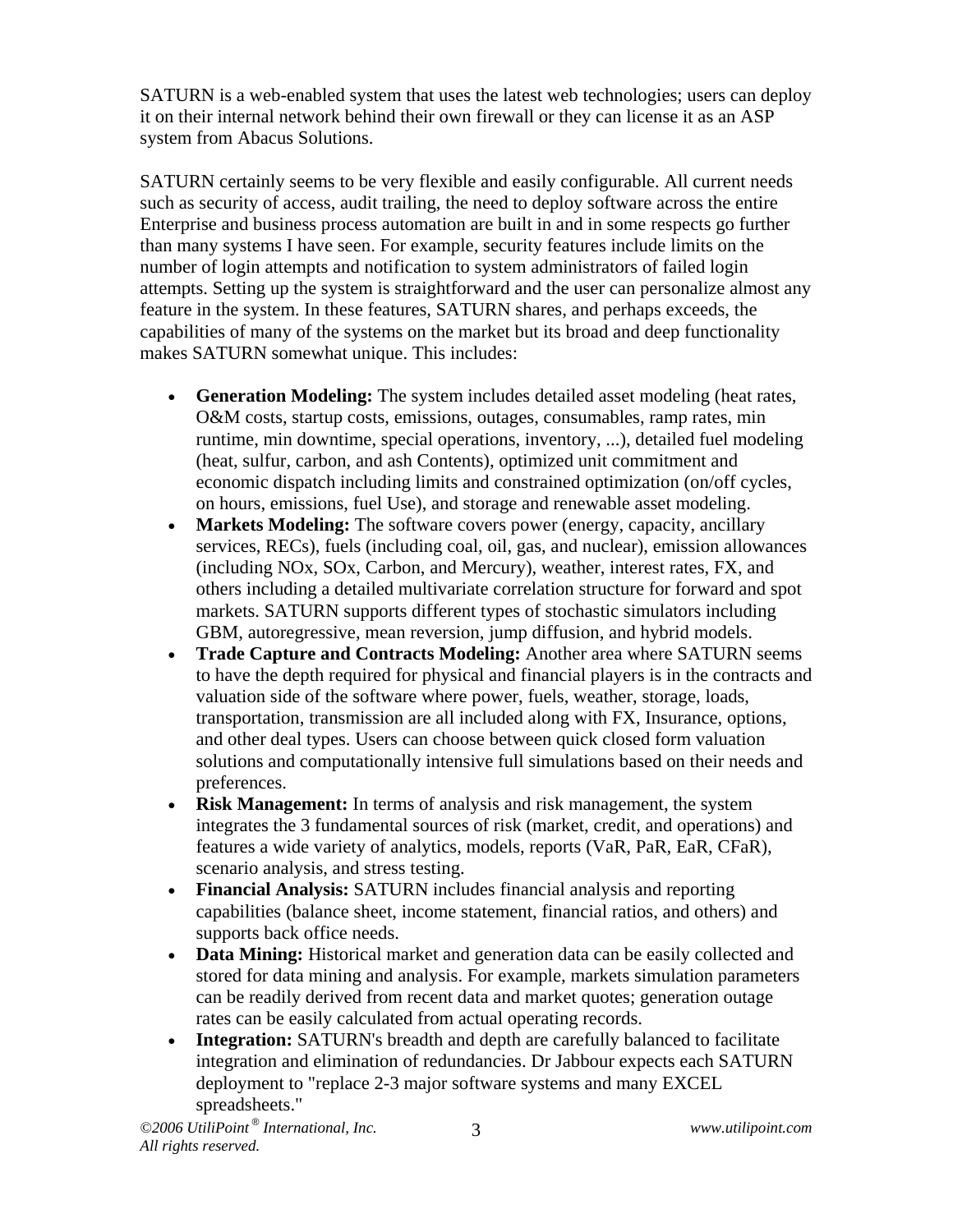Additionally, SATURN has been designed to cater to entities with operations in different countries, markets and regions. One key feature of the system is the ability to set up and define dashboards accessing SATURN data or data from other systems within and outside the Enterprise, again something that a few other ETRM solutions now offer. "SATURN is expected to have a broad and wide range of users within an organization including entry level analysts and executives across many functional areas," according to Dr. Jabbour.

So is SATURN the breakthrough that Dr. Jabbour set out to design and build? With its emphasis on integration and data mining (especially with the powerful graphical and user configurable user interface), it might well be. But what about system performance given SATURN's focus on data intensive businesses and physical assets? Abacus claims to have solved performance issues for data intensive modeling systems too with its reliance on all new, powerful technologies. While SATURN has not yet been released to the market and, in this business, the proof is in the pudding or deployment and use in a live business environment, SATURN is already in full trial with a number of "large" organizations, reports Dr. Jabbour. One of these organizations told me, "SATURN appears to be the next generation of modeling and analysis software; in tests on 10-year data sets it not only provided the 'right' answers but 20 times faster than our existing software." They are currently stress testing the software and have so far been impressed.

SATURN's most likely competitors will be those software vendors that are focused on entities operating in physical power markets such as Global Energy, The Structure Group, New Energy Associates and PCI. These vendors, together with Abacus Solutions, are now moving towards creating true Asset ETRM software solutions by virtue of their existing tools in areas such as market modeling, asset modeling and bid to bill solutions. Perhaps the advantage that Abacus Solutions has over its competitors is that this software is built bottom up on a new platform and is able to take advantage of Dr. Jabbour's extensive experience of what users are looking for. Its disadvantage is simply that it has not yet been deployed in a live environment. If SATURN performs in the real world as it seems to be doing in on-going trials, then Abacus will have delivered something innovative and unique to this software market.

Dr. Jabbour also chose the software's name rather carefully. "In many ancient sources SATURN is called the 'star of the Sun'; the Greeks called it, 'the shining one' or Phaenon," he told me. "I found the name fitting for a technology intended to shine in a space in need of fresh innovative ideas." Based on the demonstration and comments of various users currently testing SATURN, Dr. Jabbour and Abacus seem to just have succeeded.